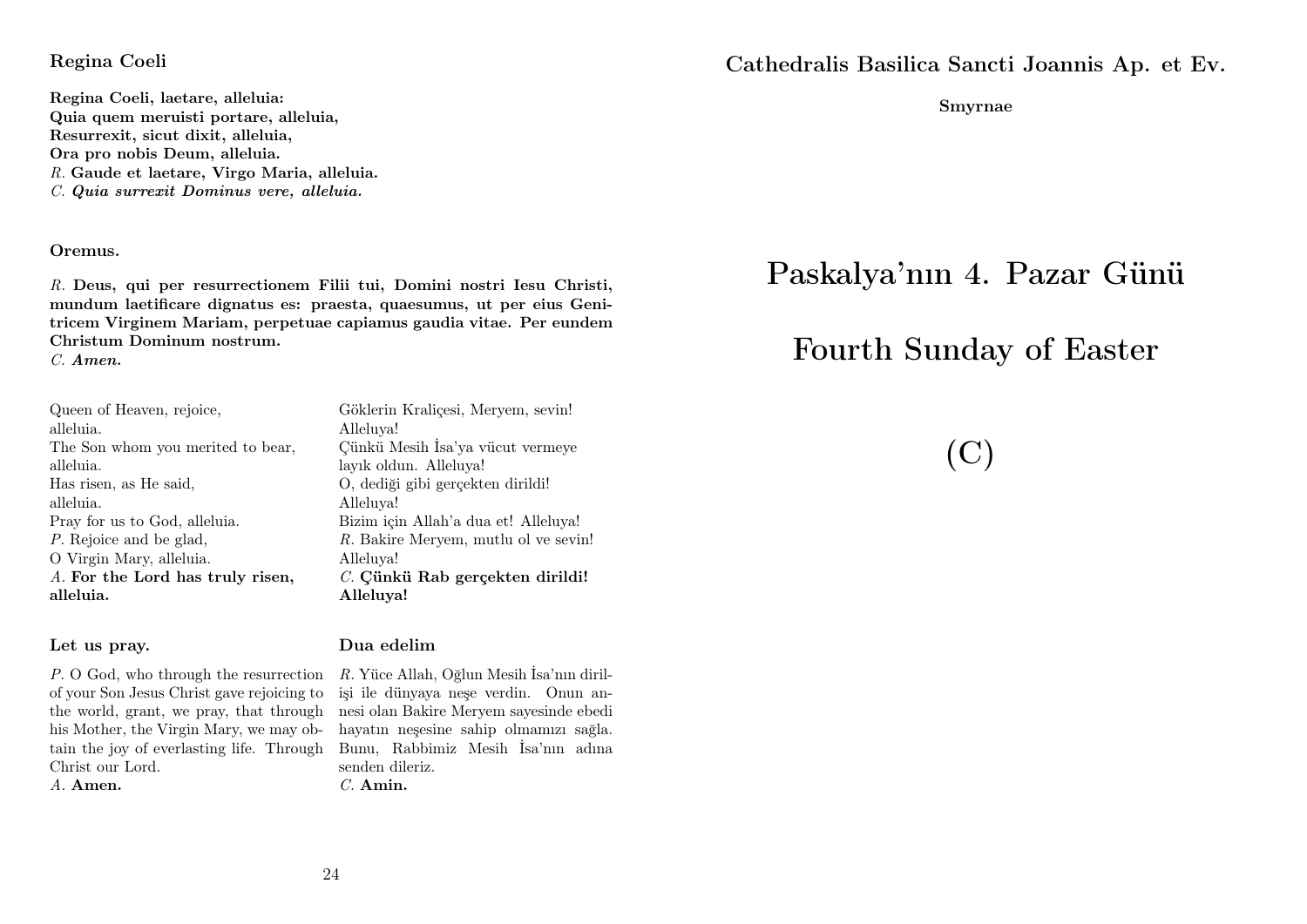# Introductory Rites

P. In the name of the Father, and of the Son, and of the Holy Spirit. A. Amen.

P. The grace of our Lord Jesus Christ and the love of God and the communion of the Holy Spirit be with you all.

A. And with your spirit.

#### Penitential Act

P. Brethren, let us acknowledge our sins, and so prepare ourselves to celebrate the sacred mysteries.

I confess to almighty God, and to you, my brothers and sisters, that I have greatly sinned, in my thoughts and in my words, in what I have done and in what I have failed to do, through my fault, through my fault, through my most grievous fault; therefore I ask blessed Mary ever-Virgin, all the Angels and Saints, and you, my brothers and sisters, to pray for me to the Lord our God.

May almighty God have mercy on us, forgive us our sins, and bring us to everlasting life.

A. Amen.

## Kyrie

- 
- 
- 
- 

- V. Kyrie, eleison.  $P.$  Lord, have mercy.
- R. Kyrie, eleison. A. Lord, have mercy.
- V. Christe, eleison. P. Christ, have mercy.
- R. Christe, eleison. A. Christ, have mercy.
- V. Kyrie, eleison.  $P$ . Lord, have mercy.
- R. Kyrie, eleison. A. Lord, have mercy.

#### Komünyon Nakaratı Yuhanna 10,14.15

C. Mesih İsa şöyle diyor: «Ben iyi Çoban'ım ve koyunlarımın uğruna canımı veririm.» Alleluya!

#### Komünyon'dan sonra Dua

R. Pederimiz Allah, sürün olan bizleri koru, sana yalvarıyoruz: Oğlu'nun değerli kanıyla bizleri kurtardığın gibi, gökteki ebedi otlaklarına da bizleri kavuştur. Bunu, Rabbimiz Mesih İsa'nın adına senden dileriz.

C. Amin.

#### Görkemli Takdis

- R. Rab sizinle olsun.
- $C$ . Ve sizin ruhunuzla.

R. Biricik Oğlu Mesih İsa'nın Dirilişi sayesinde kurtuluşumuzu sağlayan ve bizleri evlatları kılan Allah, size takdisinin sevincini versin.

C. Amin

R. Size gerçek özgürlüğün armağanını veren Kurtarıcı Rab, sizleri kendi ebedi mirasına ortak etsin.

C. Amin

R. Vaftiz aracılığıyla Mesih'te dirilen sizler, bir gün gökler ülkesinde O'nun ile buluşmak için Azizlik yolunda yürüyesiniz.

C. Amin

R. Her şeye kadir ve tek Allah olan, Peder ve Oğul  $\mathbf{\Psi}$  ve Kutsal Ruh'un takdisi üzerinize insin ve daima sizinle kalsın.

- C. Amin
- R. Mesih İsa'nın Dirilişini hayatınızla duyurunuz. Barış içinde gidiniz.
- C. Allah'a şükürler olsun.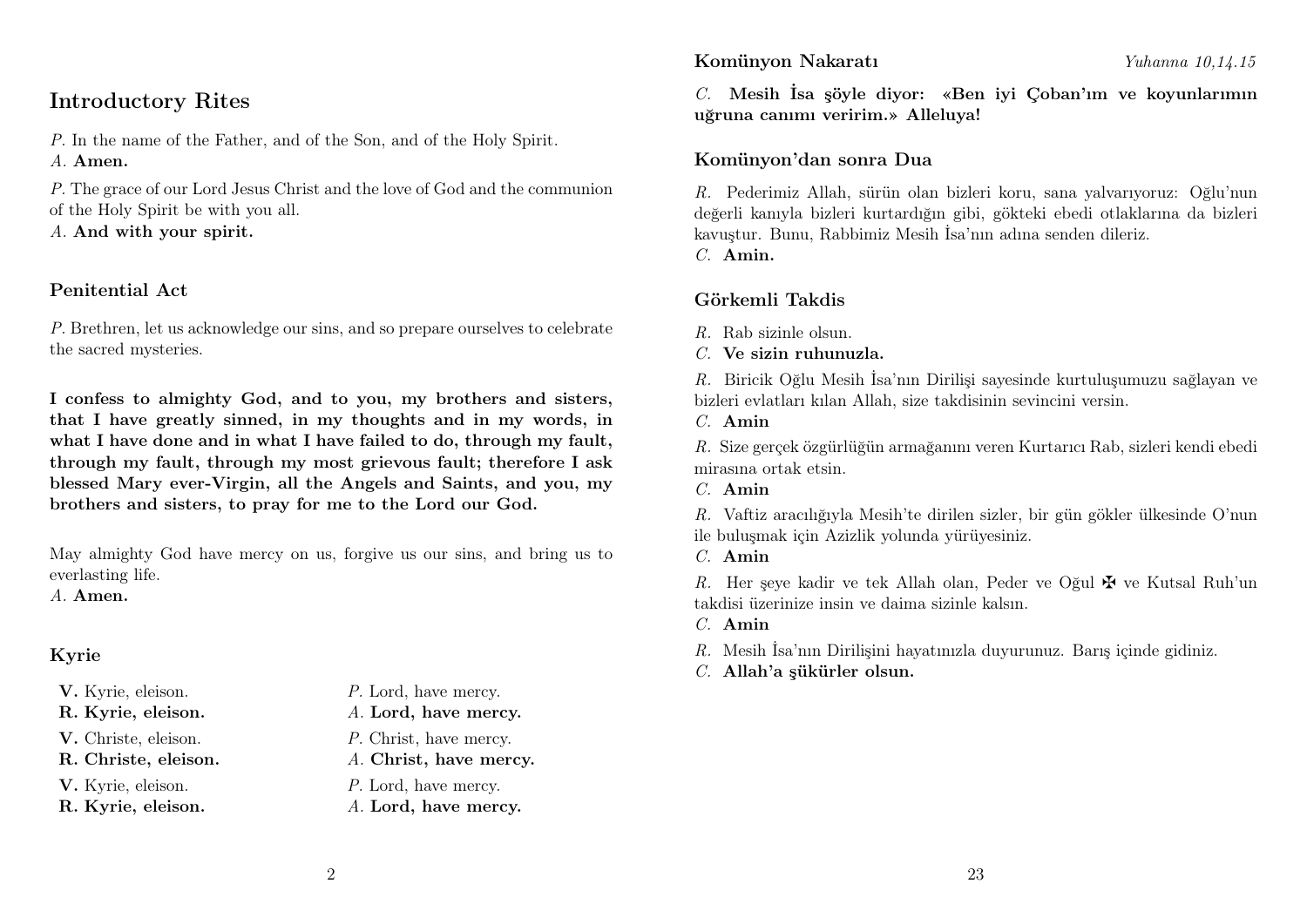Antiphon of Communion Jn 10:14a.15b

A. I am the good shepherd, says the Lord, I will lay down my life for the sheep. Alleluia.

#### Prayer after Communion

P. Look upon your flock, kind Shepherd, and be pleased to settle in eternal pastures the sheep you have redeemed by the Precious Blood of your Son. Who lives and reigns for ever and ever.

A. Amen.

#### Solemn Blessing

P. The Lord be with you.

A. And with your spirit.

P. May God, who by the Resurrection of his Only Begotten Son was pleased to confer on you the gift and redemption and of adoption, give you gladness by his blessing.

A. Amen.

P. May he, by whose redeeming work, you have received the gift of everlasting freedom, make you heirs to an eternal inheritance.

A. Amen.

P. And may you, who have already risen with Christ in Baptism through faith, by living in a right manner on this earth, be united with him in the homeland of heaven.

A. Amen.

P. And may the blessing of almighty God, the Father and the Son  $\mathbf{\Psi}$  and the Holy Spirit come down on you and remain with you for ever.

A. Amen.

P. Announce the Resurrection of Christ by your life. Go in peace.

A. Thanks be to God.

# Giriş Duaları

R. Peder, Oğul ve Kutsal Ruh'un adına.

C. Amin.

R. Rab'bimiz Mesih İsa'nın lütfu, Peder Allah'ın sevgisi ve birlik sağlayan Kutsal Ruh'un kudreti daima sizinle beraber olsun.

 $C$ . Ve sizin ruhunuzla.

## Pişmanlık Eylemi

R. Kurtuluşumuzun gizemini kutlamadan önce günahkâr olduğumuzu hatırlayalım ve pişmanlık duyarak Allah'tan af dileyelim.

Her şeye kadir Allah'a ve size kardeşlerim, düşüncelerimle ve sözlerimle, eylemlerimle ve ihmallerimle çok günah işlediğimi itiraf ediyorum. Gerçekten günah işledim. Bu nedenle Bakire Meryem Ana'ya, Meleklere, bütün Azizlere ve size kardeşlerim, yalvarıyorum, benim için Rab'bimiz Allah'a dua ediniz.

Her şeye kadir Allah bize merhamet etsin, günahlarımızı affetsin ve bizi ebedi hayata kavuştursun.

R. Amin.

#### Kyrie

| V. Kyrie, eleison.   | R. Rab'bim, bize merhamet eyle.      |
|----------------------|--------------------------------------|
| R. Kyrie, eleison.   | C. Rab'bim, bize merhamet eyle.      |
| V. Christe, eleison. | $R$ . Mesih İsa, bize merhamet eyle. |
| R. Christe, eleison. | $C.$ Mesih Isa, bize merhamet eyle.  |
| V. Kyrie, eleison.   | R. Rab'bim, bize merhamet eyle.      |
| R. Kyrie, eleison.   | C. Rab'bim, bize merhamet eyle.      |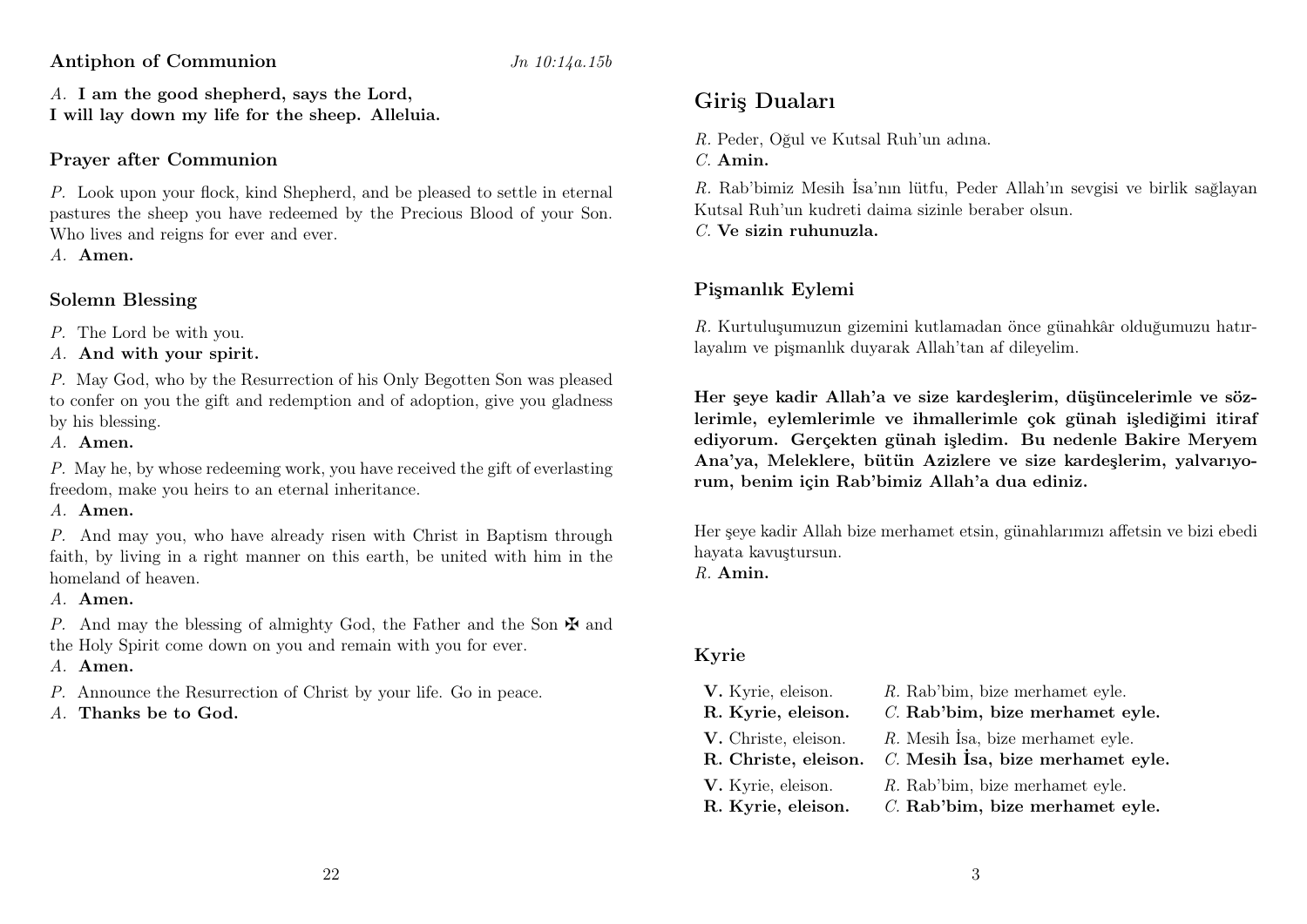#### Gloria

Gloria in excelsis Deo et in terra pax hominibus bonae voluntatis. Laudamus te, benedicimus te, adoramus te, glorificamus te, gratias agimus tibi propter magnam gloriam tuam, Domine Deus, Rex caelestis Deus Pater omnipotens, Domine Fili unigenite, Iesu Christe, Domine Deus, Agnus Dei, Filius Patris, qui tollis peccata mundi, miserere nobis; qui tollis peccata mundi, suscipe deprecationem nostram. Qui sedes ad dexteram Patris, miserere nobis. Quoniam tu solus Sanctus, tu solus Dominus, tu solus Altissimus, Iesu Christe, cum Sancto Spiritu: in gloria Dei Patris. Amen.

Glory to God in the highest, and on earth peace to people of good will. We praise you, we bless you, we adore you, we glorify you, we give you thanks for your great glory, Lord God, heavenly King, O God, almighty Father.

Lord Jesus Christ, Only Begotten Son, Lord God, Lamb of God, Son of the Father, you take away the sins of the world, have mercy on us; you take away the sins of the world, receive our prayer; you are seated at the right hand of the Father, have mercy on us.

For you alone are the Holy One, you alone are the Lord, you alone are the Most High, Jesus Christ, with the Holy Spirit, in the glory of God the Father. Amen.

#### Let us pray

P. Almighty ever-living God, lead us to a share in the joys of heaven, so that the humble flock may reach where the brave Shepherd has gone before.

Who lives and reigns with you in the unity of the Holy Spirit, one God, for ever and ever.

#### A. Amen

R. Her kötülükten bizi kurtar, Allah'ım; günlerimizi barış ve huzur içinde geçirmemize yardım et. Merhametinle günahtan bizi kurtar; sonsuz mutluluğun ümidi içinde yaşayan ve Kurtarıcımız Mesih İsa'nın gelişini bekleyen bizleri, yaşamdaki zorluklar karşısında koru ve kuvvetlendir.

C. Çünkü hükümdarlık, kudret ve yücelik ebediyen senindir.

R. Rab'bimiz Mesih İsa, Havarilerine "Sizleri barış içinde bırakıyorum, size benim huzurumu veriyorum" dedin. Günahlarımıza değil, Kilisenin imanına bak ve ona isteğine göre birlik ve barış bağışla. Sen Allah olarak ebediyen varsın ve hükmedersin.

C. Amin.

- R. Allah'ın selameti daima sizinle olsun.
- C. Ve sizin ruhunuzla.
- R. Kardeşlerim, Mesih'in sevgisi içinde birbirinize barış ve huzur dileyiniz.

#### Agnus Dei

Agnus Dei, qui tollis peccata mundi: miserere nobis. Agnus Dei, qui tollis peccata mundi: miserere nobis. Agnus Dei, qui tollis peccata mundi: dona nobis pacem.

Ey insanların günahlarını kaldıran Allah'ın kurbanı bize merhamet eyle. Ey insanların günahlarını kaldıran Allah'ın kurbanı

bize merhamet eyle.

Ey insanların günahlarını kaldıran Allah'ın kurbanı, bize barış ve huzur bağışla.

R. Ne mutlu Rab'bin sofrasına davet edilenlere. İşte Allah'ın kurbanı, dünyayı günahlardan kurtaran budur.

C. Rab'bim, bana gelmene layık değilim, ancak tek bir söz söyle, ruhum şifa bulacaktır.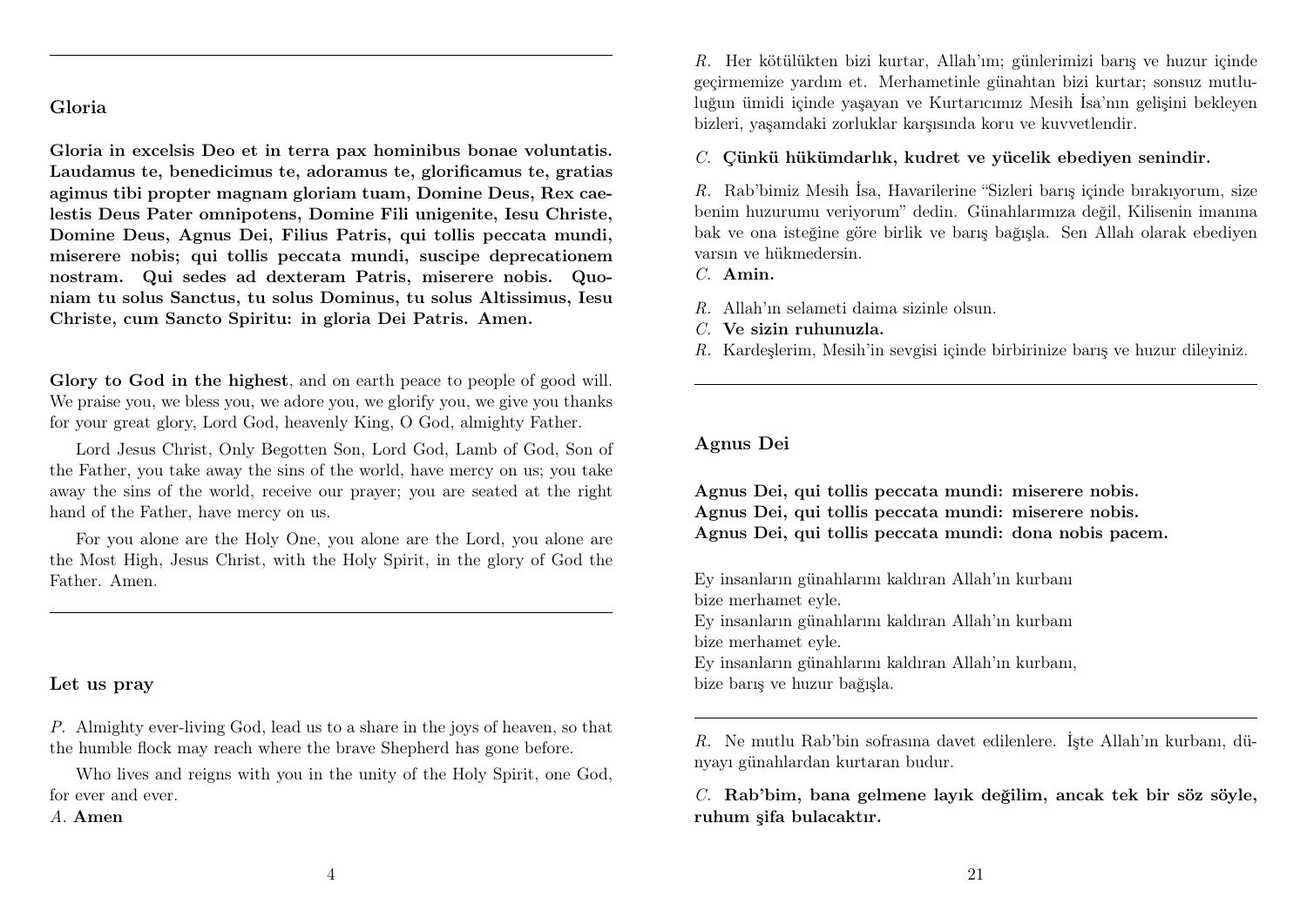P. Deliver us, Lord, we pray, from every evil, graciously grant peace in our days, that, by the help of your mercy, we may be always free from sin and safe from all distress, as we await the blessed hope and the coming of our Savior, Jesus Christ.

A. For the kingdom, the power, and the glory are yours, now and for ever.

P. Lord Jesus Christ, who said to your Apostles: Peace I leave you, my peace I give you; look not on our sins, but on the faith of your Church, and graciously grant her peace and unity in accordance with your will. Who live and reign for ever and ever.

A. Amen.

P. The peace of the Lord be with you always.

A. And with your spirit.

P. Let us offer each other a sign of peace.

#### Agnus Dei

Agnus Dei, qui tollis peccata mundi: miserere nobis. Agnus Dei, qui tollis peccata mundi: miserere nobis. Agnus Dei, qui tollis peccata mundi: dona nobis pacem.

Lamb of God, you take away the sins of the world, have mercy on us. Lamb of God, you take away the sins of the world, have mercy on us. Lamb of God, you take away the sins of the world, grant us peace.

P. Behold the Lamb of God, behold him who takes away the sins of the world. Blessed are those called to the supper of the Lamb.

A. Lord, I am not worthy that you should enter under my roof, but only say the word and my soul shall be healed.

Gloria in excelsis Deo et in terra pax hominibus bonae voluntatis. Laudamus te, benedicimus te, adoramus te, glorificamus te, gratias agimus tibi propter magnam gloriam tuam, Domine Deus, Rex caelestis Deus Pater omnipotens, Domine Fili unigenite, Iesu Christe, Domine Deus, Agnus Dei, Filius Patris, qui tollis peccata mundi, miserere nobis; qui tollis peccata mundi, suscipe deprecationem nostram. Qui sedes ad dexteram Patris, miserere nobis. Quoniam tu solus Sanctus, tu solus Dominus, tu solus Altissimus, Iesu Christe, cum Sancto Spiritu: in gloria Dei Patris. Amen.

Göklerdeki yüce Allah'a övgüler olsun. Yeryüzündeki iyi niyetli insanlara, barış gelsin. Seni överiz, Seni yüceltiriz. Sana ibadet ederiz. Sana hamdederiz. Yüce Allah, göklerin Kralı, her şeye kadir Peder Allah, sonsuz şanın için sana şükrederiz.

Mesih İsa, biricik Oğul, Yüce Allah, Allah'ın Kurbanı, Peder'in Oğlu, dünyanın günahlarını kaldıran Sen, bize merhamet eyle. Dünyanın günahlarını kaldıran Sen, dualarımızı kabul eyle.

Yüce Allah'ın sağında oturan Sen, bize merhamet eyle. Çünkü yalnız Sen kutsalsın, yalnız Sen Rab'bimizsin, yalnız Sen yücesin. Ey Mesih İsa, Kutsal Ruh'la birlikte Peder Allah'ın şanındasın. Âmin.

#### Dua edelim

R. Her şeye kadir ve merhametli Allah, göksel sevinçlere katılmamızda bize önderlik et ki, iyi Çoban olan Mesih İsa'nın önceden vardığı yere alçak gönüllü sürün olan bizler de erişebilelim.

Bunu, seninle ve Kutsal Ruh'la birlikte şimdi ve ebediyen hükmeden Oğlun Rabbimiz Mesih İsa'nın adına senden dileriz. C. Amin.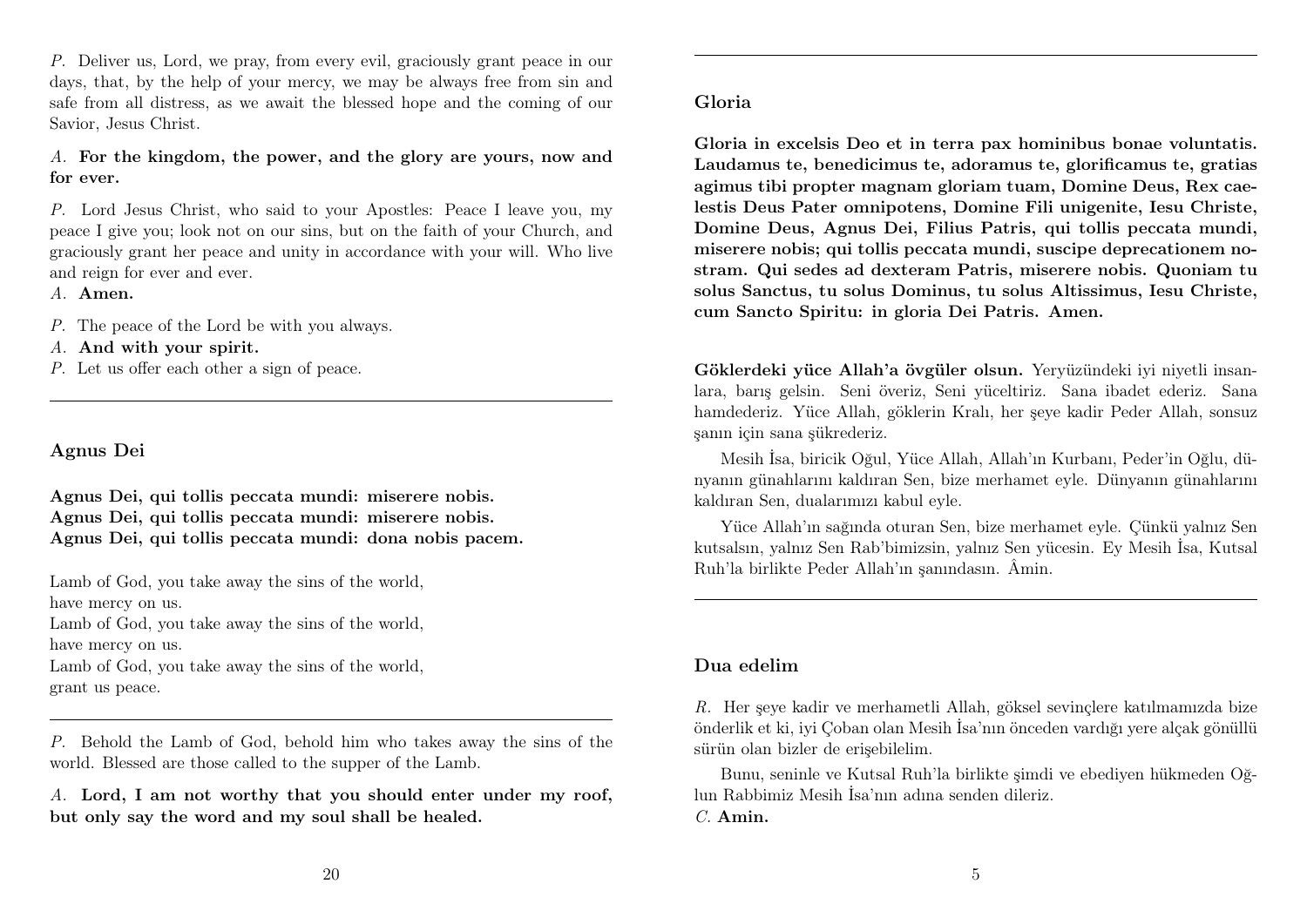# Liturgy of the Word

First Reading

#### A Reading from the Acts of the Apostles 13:14, 42-52

Paul and Barnabas continued on from Perga and reached Antioch in Pisidia. On the sabbath they entered into the synagogue and took their seats. Many Jews and worshipers who were converts to Judaism followed Paul and Barnabas, who spoke to them and urged them to remain faithful to the grace of God.

On the following sabbath almost the whole city gathered to hear the word of the Lord. When the Jews saw the crowds, they were filled with jealousy and with violent abuse contradicted what Paul said. Both Paul and Barnabas spoke out boldly and said, «It was necessary that the word of God be spoken to you first, but since you reject it and condemn yourselves as unworthy of eternal life, we now turn to the Gentiles. For so the Lord has commanded us, I have made you a light to the Gentiles, that you may be an instrument of salvation to the ends of the earth.»

The Gentiles were delighted when they heard this and glorified the word of the Lord. All who were destined for eternal life came to believe, and the word of the Lord continued to spread through the whole region. The Jews, however, incited the women of prominence who were worshipers and the leading men of the city, stirred up a persecution against Paul and Barnabas, and expelled them from their territory. So they shook the dust from their feet in protest against them and went to Iconium. The disciples were filled with joy and the Holy Spirit.

The word of the Lord.

A. Thanks be to God.

Allah'ım, Oğlu'nun ölümünü ve dirilişini anarak, bu ebedi hayatın ekmeğini ve kurtuluş kupasını sana sunarak şükrediyoruz; çünkü huzurunda sana hizmet etmeye bizleri layık gördün. Alçakgönüllülükle sana yalvarıyoruz: Mesih İsa'nın bedenini ve kanını paylaştığımız zaman, Kutsal Ruh'un kudretiyle hepimizin toplanmasını ve birlik içinde yaşamasını sağla.

Bütün dünyaya yayılmış olan Kilise'ni hatırla, Rab'bim, Papa Hazretleri . . . , Episkoposumuz . . . ve senin hizmetinde bulunanlarla birlikte, Kilise'ni sevginle güçlendir.

Diriliş ümidi içinde ölmüş olan kardeşlerimizi ve merhametine sığınmış olan tüm ölülerimizi hatırla. Rab'bim, onları cennete kabul eyle ve ebedi nura kavuştur. Hepimize merhametini göstermeni diliyoruz. Allah'ın Annesi, Bakire Aziz Meryem, O'nun eşi Aziz Yusuf, bu dünyada senin sevgini kazanmış olan Havariler ve Azizlerle birlikte, ebedi hayata kavuşmamızı, sevgili Oğlun Mesih İsa ile seni övmemizi ve sana ebediyen şükretmemizi sağla.

Her şeye kadir Peder Allah, Kutsal Ruh'un sağladığı birlik içinde, Mesih sayesinde, Mesih içinde ve Mesih'le birlikte, asırlar boyunca, sana şan ve övgüler olsun.

C. Amin.

# Komünyon Duası

Kurtarıcımız Mesih İsa'nın bize öğrettiği duayı iman ve güvenle söyleyelim.

Praeceptis salutaribus moniti, et divina institutione formati, audemus dicere:

Pater noster, qui es in caelis, sanctificetur nomen tuum, adveniat regnum tuum, fiat voluntas tua, sicut in caelo et in terra. Panem nostrum cotidianum da nobis hodie, et dimitte nobis debita nostra, sicut et nos dimittimus debitoribus nostris, et ne nos inducas in tentationem, sed libera nos a malo.

Göklerdeki Pederimiz, adın yüceltilsin, hükümdarlığın gelsin, göklerde olduğu gibi, yeryüzünde de senin isteğin olsun. Günlük ekmeğimizi bugün de bize ver, bize kötülük edenleri bağışladığımız gibi, sen de bağışla suçlarımızı. Bizi günah işlemekten koru ve kötülükten kurtar.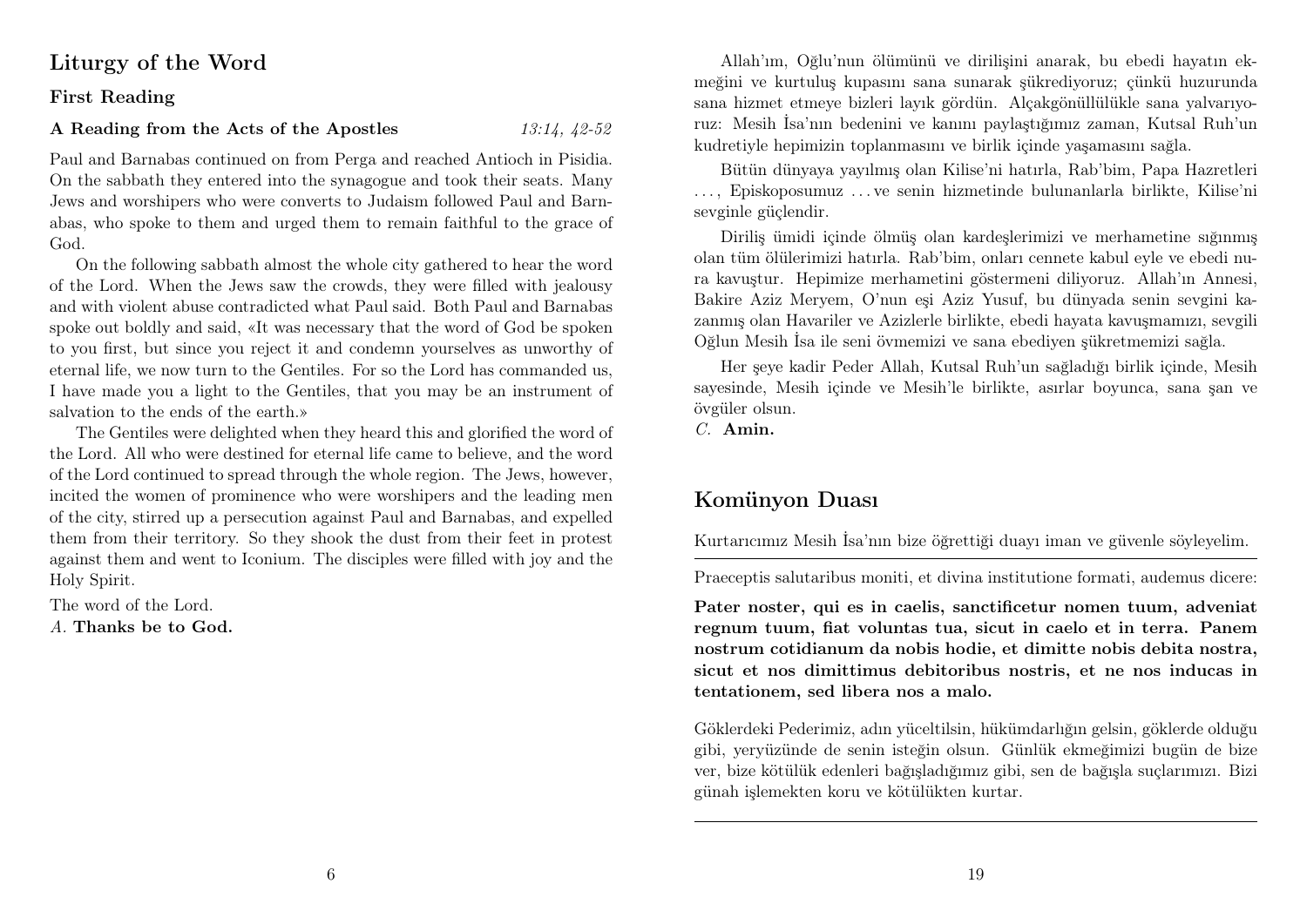Therefore, as we celebrate the memorial of his Death and Resurrection, we offer you, Lord, the Bread of life and the Chalice of salvation, giving thanks that you have held us worthy to be in your presence and minister to you. Humbly we pray that, partaking of the Body and Blood of Christ, we may be gathered into one by the Holy Spirit.

Remember, Lord, your Church, spread throughout the world, and bring her to the fullness of charity, together with  $N$ , our Pope and  $N$ , our Bishop and all the clergy.

Remember also our brothers and sisters who have fallen asleep in the hope of the resurrection, and all who have died in your mercy: welcome them into the light of your face. Have mercy on us all, we pray, that with the Blessed Virgin Mary, Mother of God, with her spouse Saint Joseph, with the blessed Apostles, and all the Saints who have pleased you throughout the ages, we may merit to be coheirs to eternal life, and may praise and glorify you through your Son, Jesus Christ.

Through him, and with him, and in him, O God, almighty Father, in the unity of the Holy Spirit, all glory and honor is yours, for ever and ever. A. Amen.

# Rite of Communion

At the Savior's command and formed by divine teaching, we dare to say:

Praeceptis salutaribus moniti, et divina institutione formati, audemus dicere:

Pater noster, qui es in caelis, sanctificetur nomen tuum, adveniat regnum tuum, fiat voluntas tua, sicut in caelo et in terra. Panem nostrum cotidianum da nobis hodie, et dimitte nobis debita nostra, sicut et nos dimittimus debitoribus nostris, et ne nos inducas in tentationem, sed libera nos a malo.

Our Father, who art in heaven, hallowed be thy name; Thy kingdom come; Thy will be done on earth as it is in heaven. Give us this day our daily bread; and forgive us our trespasses as we forgive those who trespass against us; and lead us not into temptation, but deliver us from evil.

# Kutsal Kitabın Okunması

Birinci Okuma

#### Havarilerin İşleri Kitabından Sözler 13,14.43-52

O günlerde Pavlus ve Barnabas, Perge'den ayrılıp yollarına devam ettiler ve Pisidya Antakya'sına geçtiler. Şabat günü havraya girip oturdular. Havradaki topluluk dağıldıktan sonra, birçok Yahudi ve Yahudiliğe dönmüş olup Allah'a inanan yabancılar Pavlus ve Barnabas'ın ardından gittiler. Pavlus ve Barnabas onlarla konuşarak onları Allah'ın lütfuna bağlı kalmaya çağırdılar.

Ertesi Şabat günü, kent halkının hemen tümü Rab'bin sözünü dinlemek için toplanmıştı. Ama Yahudiler bu kalabalığı görünce, büyük bir kıskançlık içinde küfrederek Pavlus'un sözlerine karşı koydular. O zaman Pavlus ve Barnabas cesaretle şöyle dediler: «Allah'ın sözünü ilk önce size bildirmek gerekiyordu. Mademki siz onu reddediyorsunuz ve kendinizi ebedi hayata lâyık görmüyorsunuz, biz şimdi putperest milletlere gidiyoruz. Çünkü Rab bize şöyle buyurdu: "Dünyanın dört bir bucağına kurtuluşu götüresin diye seni milletlerin ışığı olman için atadım."»

Putperest milletlerden olanlar bunu işitince sevindiler ve Rab'bin sözünü yücelttiler. Sonsuz hayata kavuşmaya çağırılmış olanların hepsi iman ettiler. Böylece Rabbin sözü bütün yörede yayıldı. Fakat Yahudiler, dindar ve saygıdeğer kadınları ve kentin ileri gelenlerini kışkırttılar. Pavlus ve Barnabas'a karşı bir baskı hareketi başlatıp, onları bölgenin sınırlarının dışına attılar. Bunun üzerine Pavlus ve Barnabas onlara karşı ayaklarının tozunu silkerek, Konya'ya gittiler. Şakirtler ise sevinç ve Kutsal Ruh'la dolu idiler.

İşte, Rab'bin sözleridir.

C. Rab'bim, sana şükürler olsun.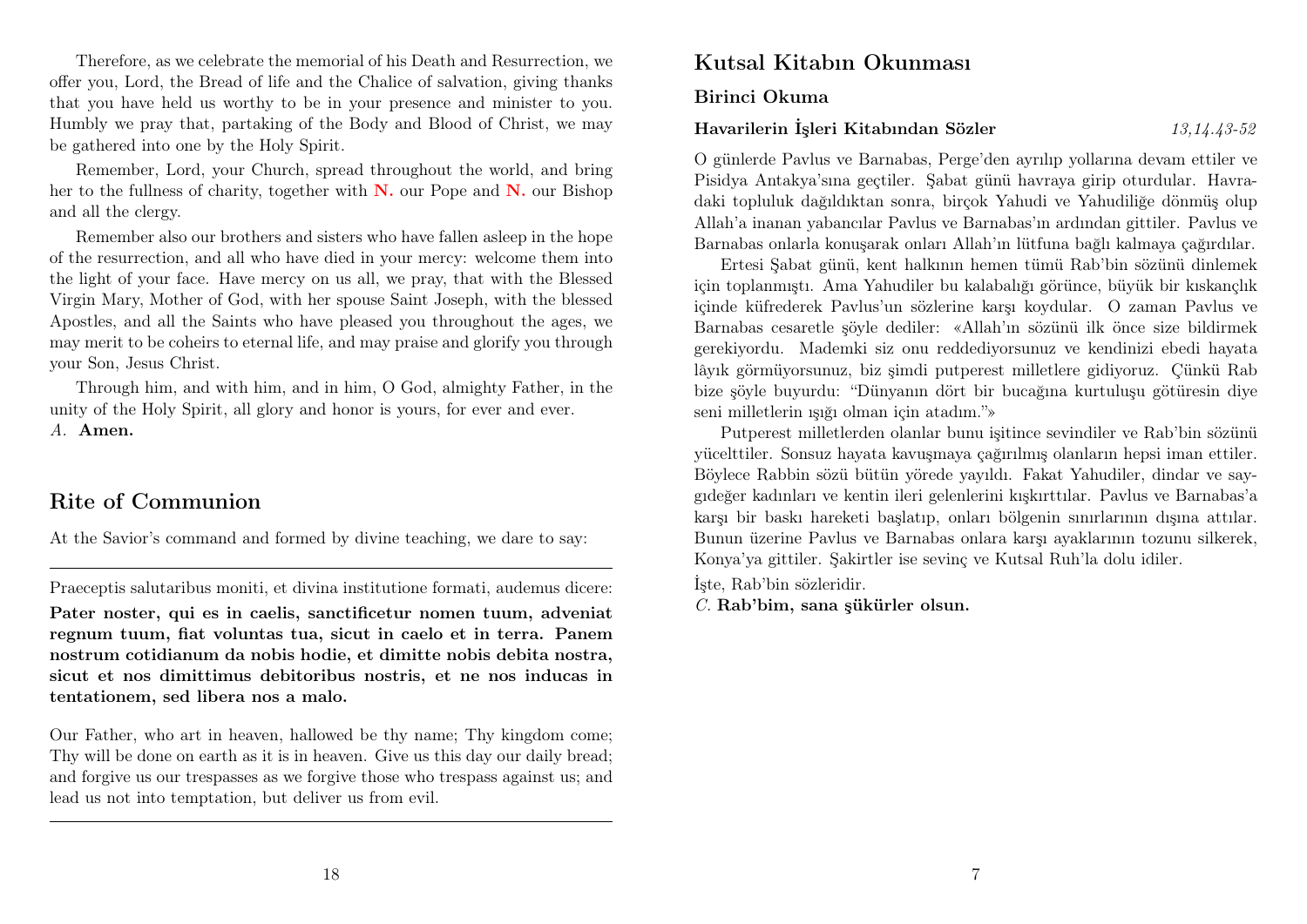A. We are his people, the sheep of his flock. Sing joyfully to the Lord, all you lands; serve the Lord with gladness; come before him with joyful song. A. We are his people, the sheep of his flock.

Know that the Lord is God; he made us, his we are; his people, the flock he tends. A. We are his people, the sheep of his flock.

The Lord is good: his kindness endures forever, and his faithfulness to all generations. A. We are his people, the sheep of his flock.

#### Second Reading

#### A Reading from the Book of Revelation  $\begin{array}{cc} 7.9 & 14b-17 \end{array}$

I, John, had a vision of a great multitude, which no one could count, from every nation, race, people, and tongue. They stood before the throne and before the Lamb, wearing white robes and holding palm branches in their hands.

Then one of the elders spoke up and said to me, «These are the ones who have survived the time of great distress; they have washed their robes and made them white in the blood of the Lamb. For this reason they stand before God's throne and worship him day and night in his temple. The one who sits on the throne will shelter them.

They will not hunger or thirst anymore, nor will the sun or any heat strike them. For the Lamb who is in the center of the throne will shepherd them and lead them to springs of life-giving water, and God will wipe away every tear from their eyes.»

The word of the Lord. A. Thanks be to God

#### Sanctus

Sanctus, Sanctus, Sanctus Dóminus Deus Sábaoth. Pleni sunt cæli et terra glória tua. Hosánna in excélsis. Benedíctus qui venit in nómine Dómini. Hosánna in excélsis.

Kutsal, Kutsal, Kutsal, evrenin Tanrısı. Gökler ve yerler şanınla doludur. "Hosanna" göklerdeki Yüce Allah'a. Rab'bin adına gelen yüceltilsin. "Hosanna" göklerdeki Yüce Allah'a.

Rab'bimiz, gerçekten sen kutsalsın ve her mükemmelliğin kaynağısın.

Sana yalvarıyoruz, Allah'ım, bu adakların Rab'bimiz Mesih İsa'nın bedeni ve kanı olmaları için, onları Kutsal Ruh'un kudretiyle  $\mathbf{\Psi}$  kutsal kıl.

Mesih İsa ele verilip, kendi iradesiyle ölüme doğru yürüdüğü zaman, ekmeği aldı, sana şükrederek onu böldü ve Havarilerine vererek şöyle dedi:

#### ALINIZ VE HEPİNİZ YİYİNİZ, BU SİZİN İÇİN KURBAN EDİLEN BENİM BEDENİMDİR.

Aynı şekilde, yemekten sonra, şarap kupasını aldı, sana şükrederek onu takdis etti ve Havarilerine vererek şöyle dedi:

ALINIZ VE HEPİNİZ BU KUPADAN İÇİNİZ, BU BENİM KANIMDIR, YENİ VE EBEDİ AHDİN KANIDIR. O, GÜNAHLARIN BAĞIŞLANMASI İÇİN SİZİN VE BÜTÜN İNSANLAR UĞRUNA DÖKÜLECEKTİR. BUNU BENİ ANMAK İÇİN YAPINIZ.

İmanın gizi büyüktür.

Rab'bimiz Mesih İsa, senin ölümünü anıyoruz, dirilişini kutluyoruz ve şanlı gelişini bekliyoruz.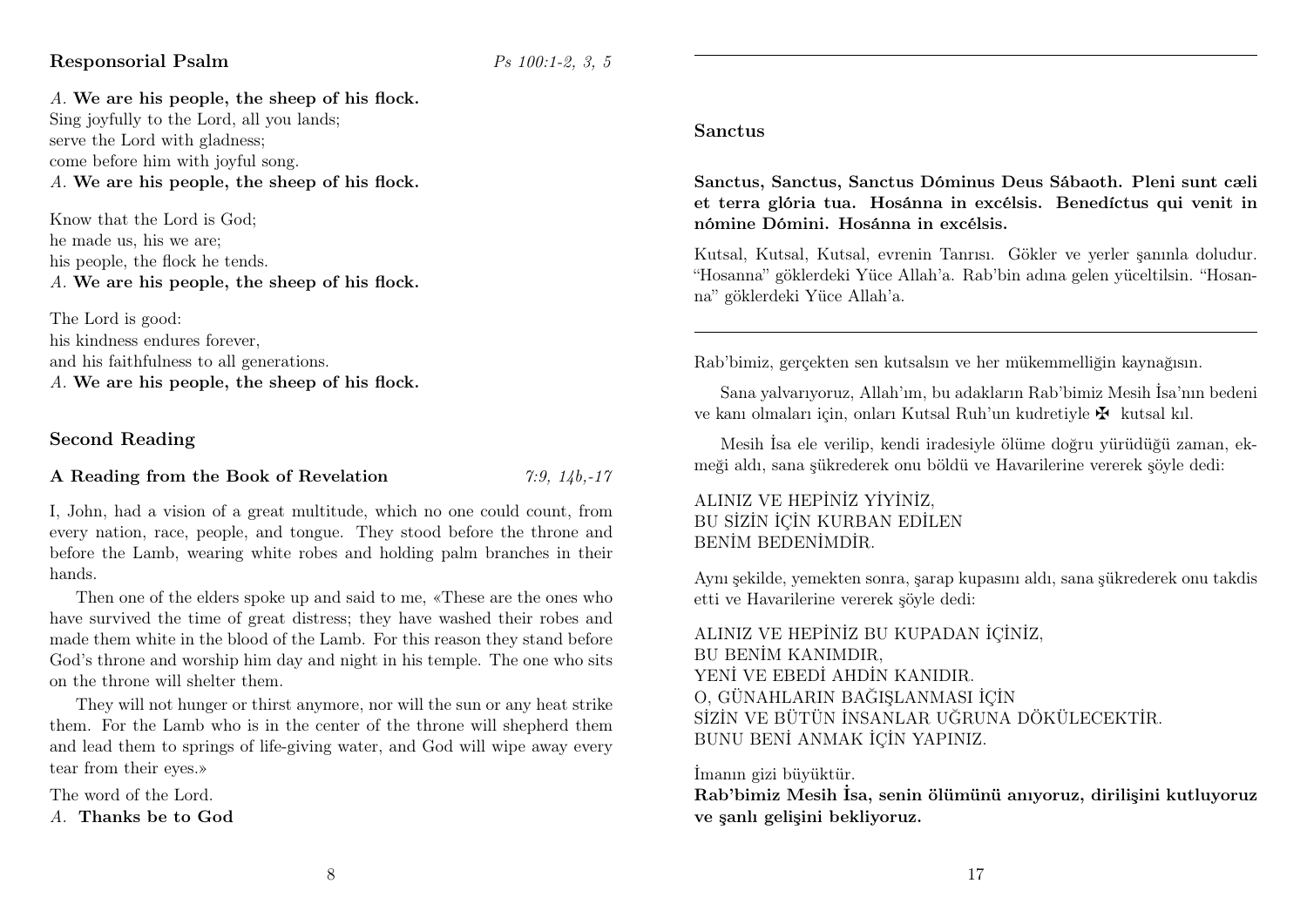Sanctus

Sanctus, Sanctus, Sanctus Dóminus Deus Sábaoth. Pleni sunt cæli et terra glória tua. Hosánna in excélsis. Benedíctus qui venit in nómine Dómini. Hosánna in excélsis.

Holy, Holy, Holy Lord God of hosts. Heaven and earth are full of your glory. Hosanna in the highest. Blessed is he who comes in the name of the Lord. Hosanna in the highest.

You are indeed Holy, O Lord, the fount of all holiness.

Make holy, therefore, these gifts, we pray, by sending down your Spirit upon them like the dewfall, so that they may become for us the Body  $\mathbf{\ddot{F}}$  and Blood of our Lord Jesus Christ.

At the time he was betrayed and entered willingly into his Passion, he took bread and, giving thanks, broke it, and gave it to his disciples, saying:

TAKE THIS, ALL OF YOU, AND EAT OF IT: FOR THIS IS MY BODY WHICH WILL BE GIVEN UP FOR YOU.

In a similar way, when supper was ended, he took the chalice and, once more giving thanks, he gave it to his disciples, saying:

TAKE THIS, ALL OF YOU, AND DRINK FROM IT; FOR THIS IS THE CHALICE OF MY BLOOD, THE BLOOD OF THE NEW AND ETERNAL COVENANT, WHICH WILL BE POURED OUT FOR YOU AND FOR MANY FOR THE FORGIVENESS OF SINS. DO THIS IN MEMORY OF ME.

#### The mystery of faith.

We proclaim your Death, O Lord, and profess your Resurrection until you come again.

C. Biz Rab'bin milletiyiz, O'nun önderliğinde yürürüz. Alkış tutun Rab'be, ey tüm yeryüzü; hepiniz neşe içinde hizmet edin Rab'be. İlâhiler söyleyerek gelin O'nun önüne. C. Biz Rab'bin milletiyiz, O'nun önderliğinde yürürüz.

Bilin ki, Rab Allah'tır: Bizi yaratan O'dur; bizler de O'nunuz! Biz O'nun milletiyiz ve O'nun güttüğü koyunlarıyız. C. Biz Rab'bin milletiyiz, O'nun önderliğinde yürürüz.

Evet, Rab iyidir, O'nun sevgisi ebedidir, O'nun sadakati uzanır nesilden nesile.

C. Biz Rab'bin milletiyiz, O'nun önderliğinde yürürüz.

#### İkinci Okuma

#### Vahiy Kitabından Sözler 7,9.14-17

Ben Yuhanna, her milletten, her oymaktan, her ulustan ve dilden oluşan, kimsenin sayamayacağı kadar büyük bir kalabalık gördüm. Onlar Tahtın önünde ve Kuzu'nun huzurunda duruyorlardı. Hepsi de beyaz elbiseler giymişti ve ellerinde hurma dalları vardı.

Yaşlılardan biri bana şöyle dedi: «Bunlar büyük sınavdan geçip gelmişler. Elbiselerini Kuzu'nun kanında yıkayıp bembeyaz etmişlerdir. Bunun için Allah'ın Tahtının önünde duruyorlar ve gece gündüz O'nun Mabedinde O'na hizmet ediyorlar. Taht üzerinde oturan, çadırını onların üzerine gerecektir.

Artık onlar acıkmayacak, artık onlar susamayacaklar. Ne güneş, ne de kavurucu bir sıcaklık onları çarpacak. Tahtın ortasında bulunan Kuzu, onları güdecek ve yaşam sularının kaynaklarına götürecektir. Allah onların gözlerinden bütün gözyaşlarını silecektir.»

İşte, Rab'bin sözleridir. C. Rab'bim, sana şükürler olsun.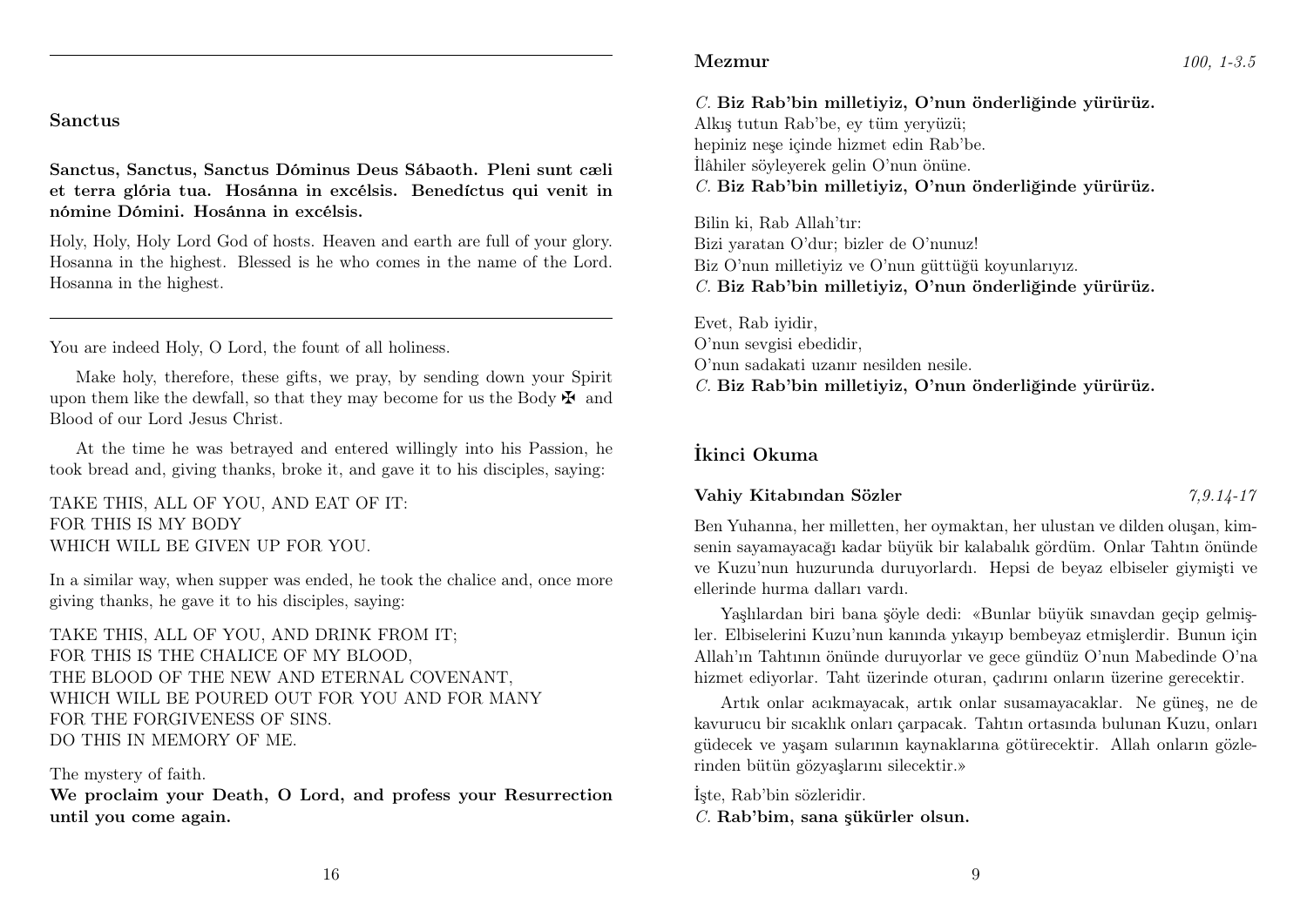Antiphon to the Gospel  $J_n$  10:14

#### Alleluia, alleluia.

I am the good shepherd, says the Lord;

I know my sheep, and mine know me.

#### Alleluia, alleluia.

# Holy Gospel

P. The Lord be with you.

A. And with your spirit.

P. A Reading from the Holy Gospel according to John 10:27-30

### $\mathbf{\ddot{A}}$ . Glory to you, O Lord.

J esus said: «My sheep hear my voice; I know them, and they follow me. I give them eternal life, and they shall never perish. No one can take them esus said: «My sheep hear my voice; I know them, and they follow me. I out of my hand. My Father, who has given them to me, is greater than all, and no one can take them out of the Father's hand. The Father and I are one.»

The Gospel of the Lord.

A. Praise to you, Lord Jesus Christ.

Homily

— Bu dünyada kaybettiğimiz akrabalarımız ve yakınlarımızın ebedi istirahate kavuşmaları için Rab'be dua edelim.

R. Merhametli Peder Allah, sana yalvaran halkını dinle: Sevinçlerinin eksiksiz olması için dualarını kabul et. Bunu, Oğlun Rabbimiz Mesih İsa'nın adına senden dileriz.

C. Amin.

# Şükran Duası

R. Kardeşlerim, Allah'ın benim ve sizin kurbanınızı sevgiyle kabul etmesi için, hep beraber dua edelim.

C. Allah, kendi adının şanı ve yüceliği, bizim ve tüm Kilisenin iyiliği için senin ellerinden bu kurbanı kabul etsin.

# Adaklar üzerine Dua

R. Allah'ım, bu kutsal Efkaristiya gizeminde kurtuluşumuzun eserini gerçekleştirirsin. Sana yalvarıyoruz: Diriliş bayramıyla kutladığımız bu gizemler bizim için tükenmeyen mutluluk kaynağı olsunlar. Bunu, Rabbimiz Mesih İsa'nın adına senden dileriz.

C. Amin.

- R. Rab sizinle olsun.
- C. Ve sizin ruhunuzla.
- R. Kalplerimizi Allah'a yükseltelim.
- C. Kalplerimiz Rab iledir.

R. Rab'bimiz Allah'a şükredelim.

C. Gerçekten bu doğru ve gereklidir.

R. Rabbimiz Allah, her zaman seni övmek bir görevdir ve bir selamet yoludur, özellikle Paskalyamız olan Rabbimiz Mesih İsa'nın kurban edildiği bu bayram günlerinde sana daha çok şükretmek gereklidir.

Çünkü Mesih İsa, günahı ve ölümü yok etmek suretiyle, yeni bir dünya yarattı ve artık hepimiz gerçek hayatın kaynağı olan O'na dönmekteyiz.

Bunun için bütün dünyada Hristiyanlar Paskalya neşesiyle sevinirler ve göklerdeki Melekler ve Azizler yüce haşmetini över ve daima derler ki: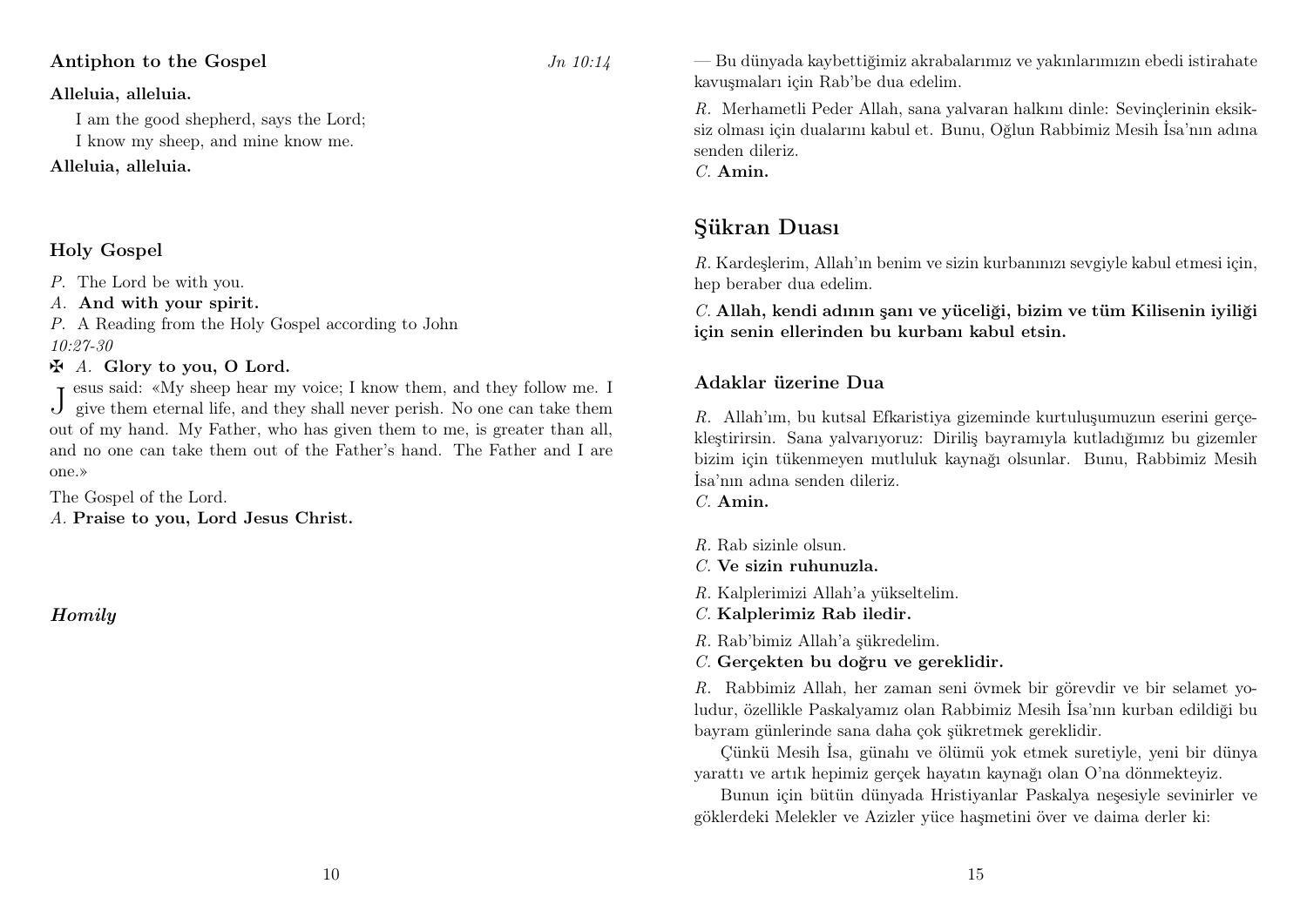— For the dead, that the Good Shepherd may lead them to living water and wipe all tears from their eyes. Let us pray to the Lord.

P. Almighty Father, as your people, the sheep of your flock, we bring our prayers before you, in trust and confidence, through Christ our Lord. A. Amen.

# Liturgy of the Eucharist

P. Pray, brethren, that my sacrifice and yours may be acceptable to God, the almighty Father.

A. May the Lord accept the sacrifice at your hands for the praise and glory of his name, for our good and the good of all his holy Church.

#### Prayer over the Offerings

P. Grant, we pray, O Lord, that we may always find delight in these paschal mysteries, so that the renewal constantly at work within us may be the cause of our unending joy. Through Christ our Lord.

A. Amen.

P. The Lord be with you.

A. And with your spirit.

P. Lift up your hearts.

A. We lift them up to the Lord.

P. Let us give thanks to the Lord our God.

#### A. It is right and just.

P. It is truly right and just, our duty and our salvation, at all times to acclaim you, O Lord, but in this time above all to laud you yet more gloriously when Christ our Passover has been sacrificed.

For, with the old order destroyed, a universe cast down is renewed, and integrity of life is restored to us in Christ

Therefore, overcome with paschal joy, every land, every people exults in your praise and even the heavenly Powers, with the angelic hosts, sing together the unending hymn of your glory, as they acclaim:

#### Alleluya! Alleluya!

Mesih İsa şöyle diyor: «Ben iyi Çoban'ım. Koyunlarımı tanırım, koyunlarım da beni tanırlar.»

Alleluya! Alleluya!

## Kutsal İncil

- R. Rab sizinle olsun.
- C. Ve sizin ruhunuzla.
- R. Aziz Yuhanna tarafından yazılan Mesih İsa'nın İncil'inden Sözler
- 10, 27-30

 $\mathbf{\ddot{F}}$  C. Rab'bimiz Mesih İsa, sana övgüler olsun

O günlerde İsa şöyle dedi: «Ben iyi Çoban'ım, koyunlarım sesimi işitirler. Ben onları tanırım, onlar da benim arkamdan gelirler. Ben onlara ebedi hayatı veriyorum; asla mahvolmayacaklar ve hiç kimse onları elimden alamaz.

Onları bana vermiş olan Peder'im her şeyden üstündür ve Peder'in elinden onları almaya kimsenin gücü yetmez. Ben ve Peder biriz.»

Dinlediğimiz bu kutsal sözler için Rab'be şükredelim. C. Rab'bimiz Mesih İsa, sana şükürler olsun.

Vaaz